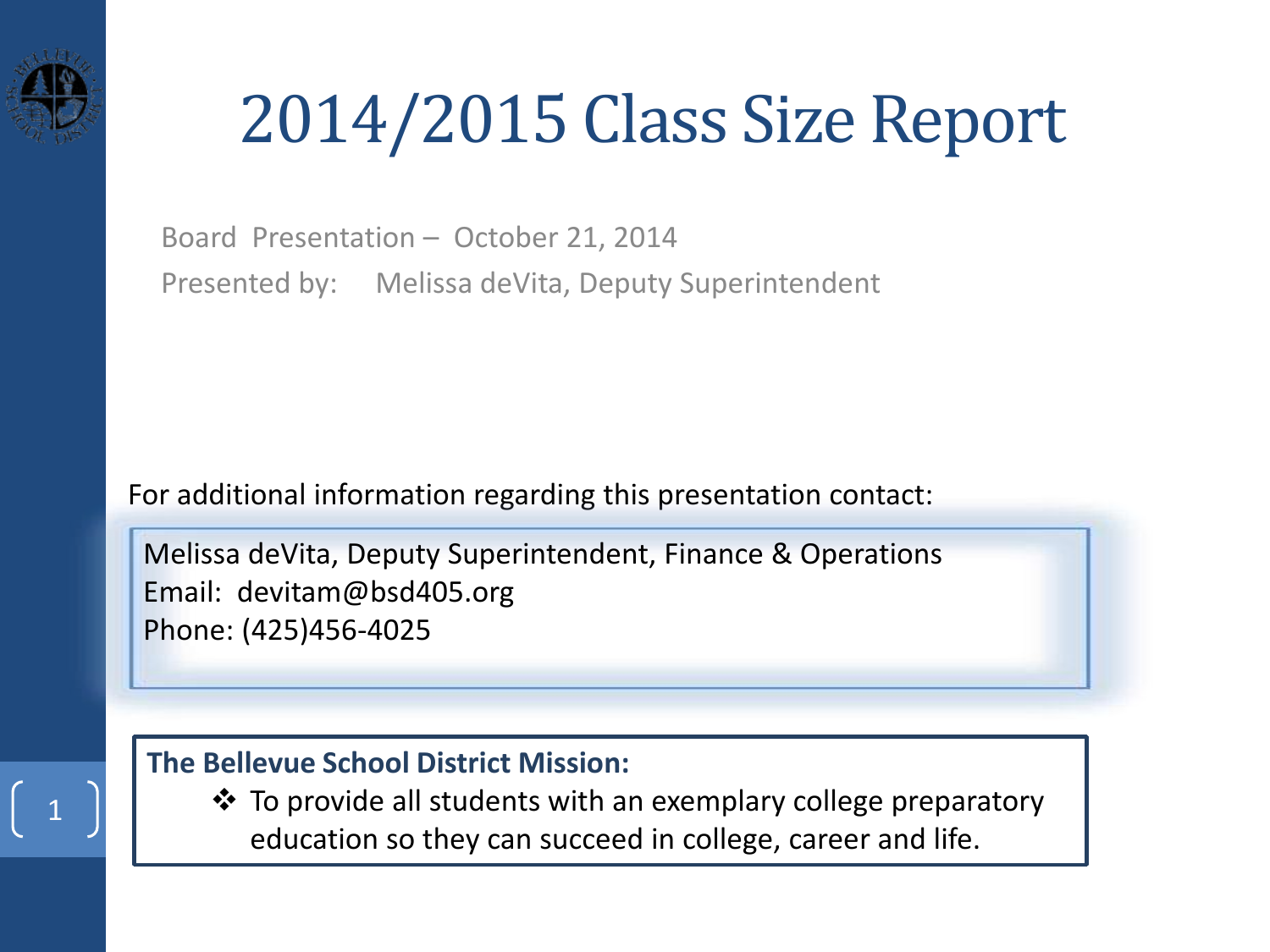

## Agenda

- Key Points
- Superintendent's Summary
- Next Steps
- Questions/More Information
- Backup Materials

2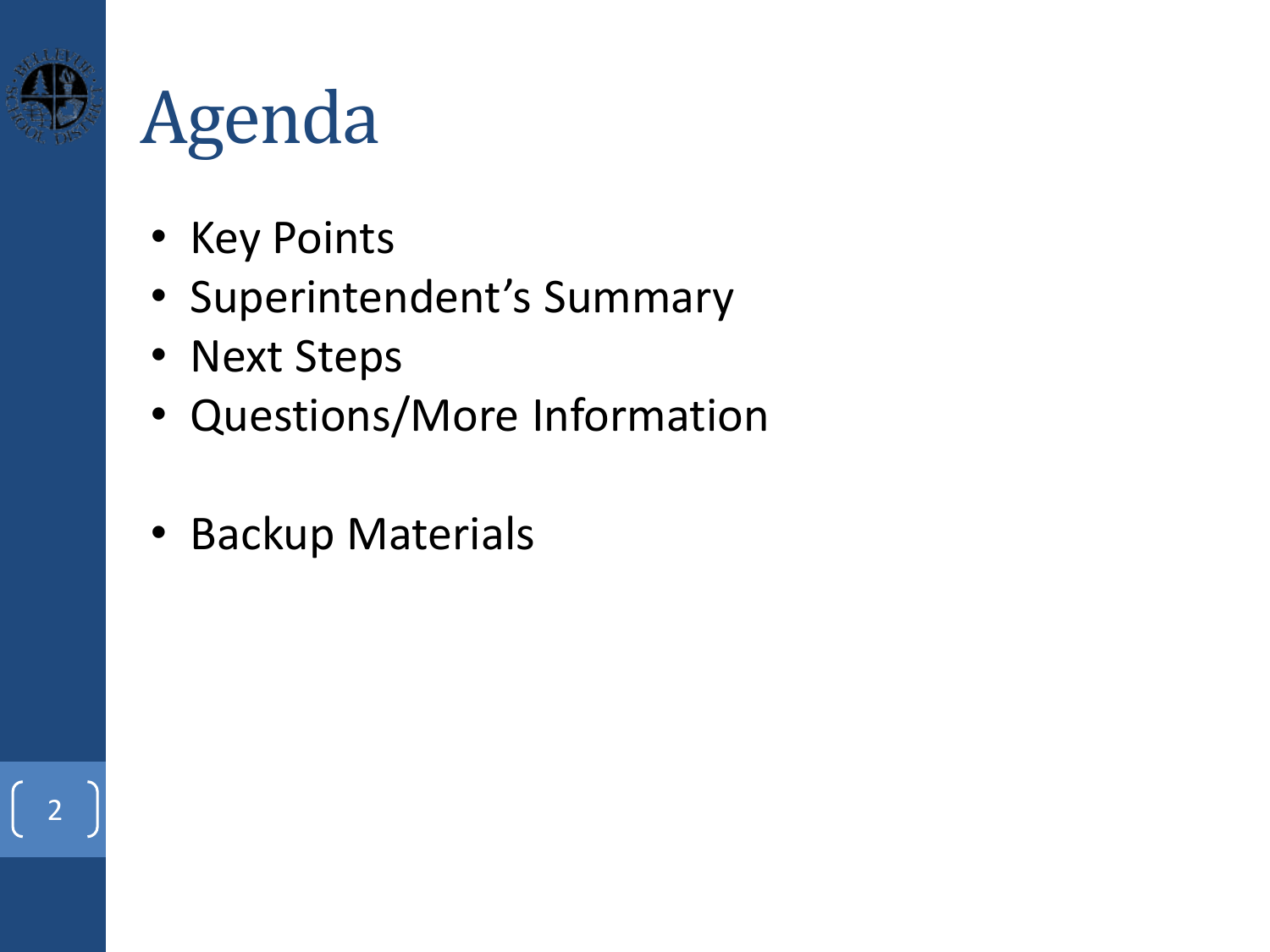

## General Fund Revenue Sources

\$ 000's



Note: Other Revenue is Transfers from other funds & revenues from surplus sales, other government entities and other school districts.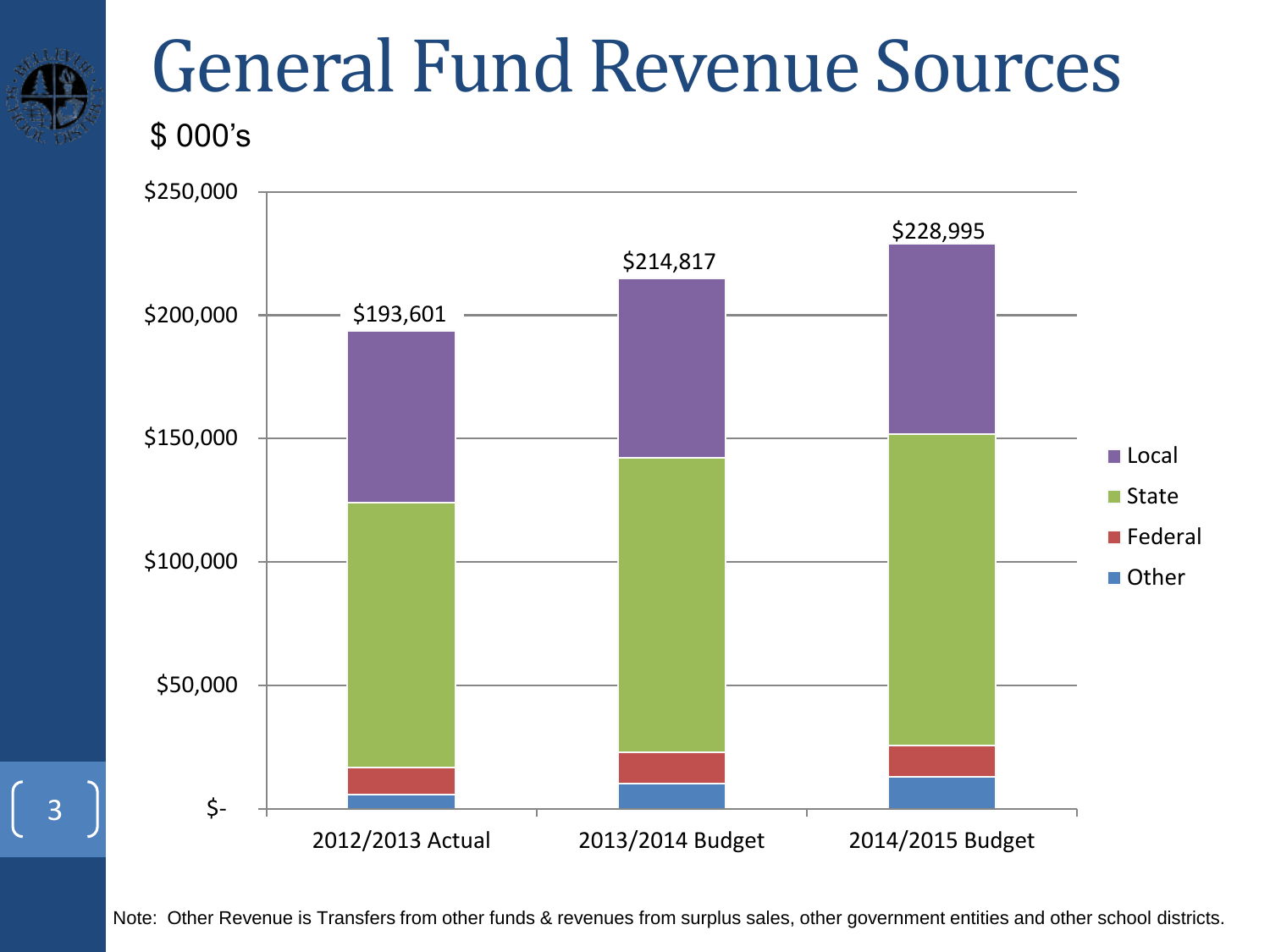

# 2014/2015 Budgeted Additions

| <b>Item</b>                                                                 | <b>Amount</b> | <b>Item</b>                                                                                   | <b>Amount</b> |  |  |
|-----------------------------------------------------------------------------|---------------|-----------------------------------------------------------------------------------------------|---------------|--|--|
| <b>Instructional Initiatives</b>                                            | \$1,044,000   | <b>Central Admin Leadership</b>                                                               | \$367,500     |  |  |
| Summer School (District Net<br>Investment)                                  | \$585,000     | <b>• Exec Director Schools</b><br>• District Athletic Director<br>• Leader Graduation Success |               |  |  |
| <b>Salary Changes for Current</b><br><b>Positions</b>                       | \$4,117,000   | <b>School Building Instructional</b><br>Support                                               | \$1,181,000   |  |  |
| <b>Add'l Gen Ed &amp; Music</b><br><b>Teaching Positions (50.09</b><br>FTE) | \$4,593,000   | • Progress Monitors<br>• Resource Tech Specialists<br>• Reading Intervention -                |               |  |  |
| <b>Enrollment Spike</b><br><b>Contingency (5.0 FTE)</b>                     | \$458,500     | Secondary<br>• Secondary ITCL's                                                               |               |  |  |
|                                                                             |               | Curriculum                                                                                    | \$227,500     |  |  |
| <b>Special Ed Teachers (6.2</b><br><b>FTE) &amp; Other Resources</b>        | \$1,497,000   | Other                                                                                         | \$1,571,000   |  |  |
| \$623,500<br><b>Secondary Counselors (6.8</b>                               |               | <b>Total</b><br>\$17,681,000                                                                  |               |  |  |
| FTE)                                                                        |               | Enrollment is 278 students over                                                               |               |  |  |
| School Building Leadership-<br>AP's and Deans                               | \$1,416,000   | projection resulting in 13.3<br>additional teaching FTE being                                 |               |  |  |
|                                                                             |               | added this fall.                                                                              |               |  |  |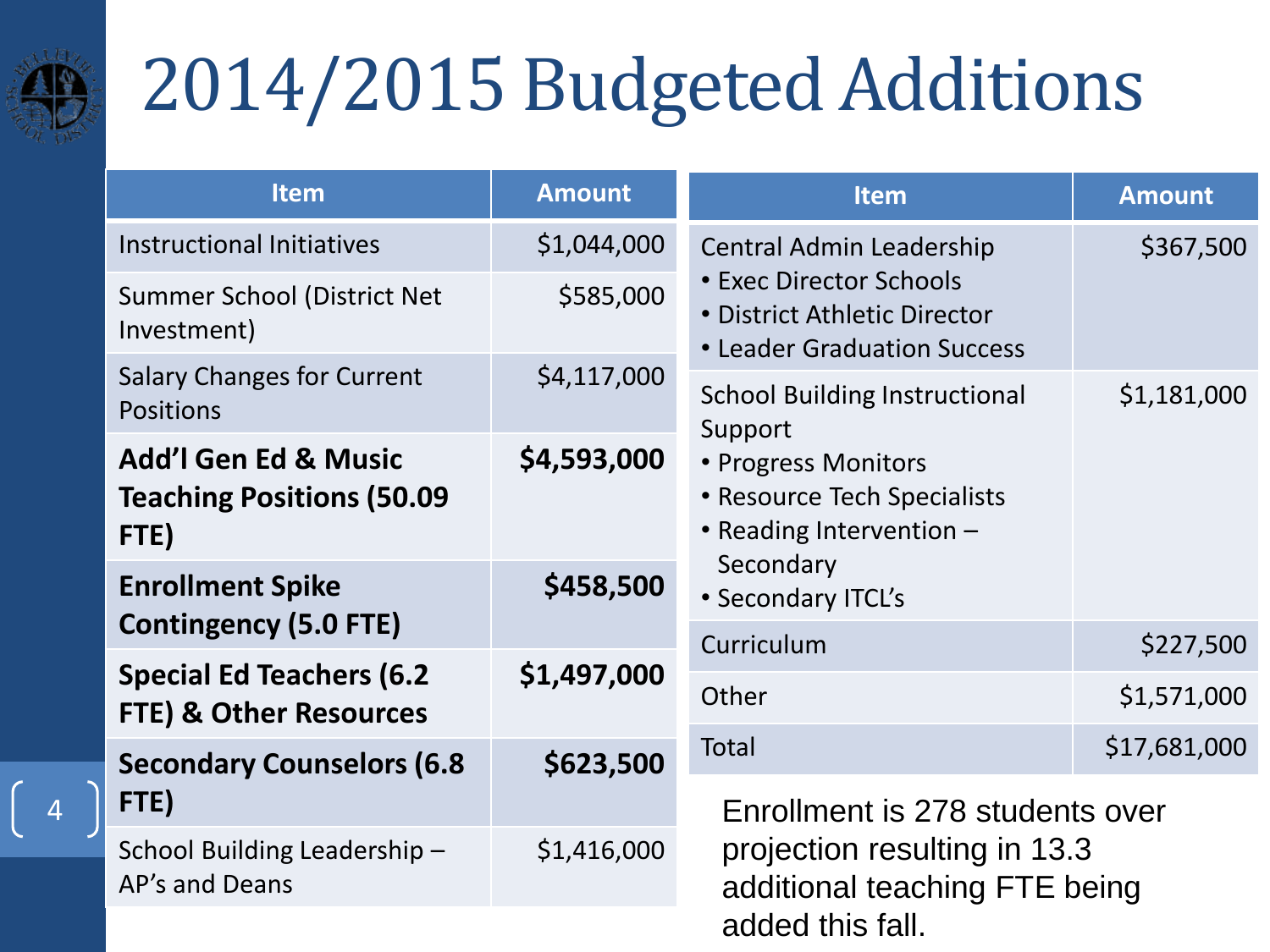## Superintendent's Summary

- A significant portion of the District's additional local and state revenue has gone to staffing in classrooms and school buildings
- Enrollment grew by 598 students over October 2013 and 278 students more than was projected
- 13.3 teacher FTE were added at the start of school
- Expanding the gifted program to four sites significantly impacted enrollment at those sites in addition to growth in the neighborhood programs
- Elementary school enrollment grew by 3.4%, middle school enrollment grew by 4.0% and high school enrollment grew by 2.7%.
- Woodridge, Phantom Lake, & Clyde Hill grew more than average at the elementary level
- Odle Middle School and Sammamish High School lost enrollment primarily due to construction activity at those sites while Chinook's enrollment grew by 9.5% (89 students)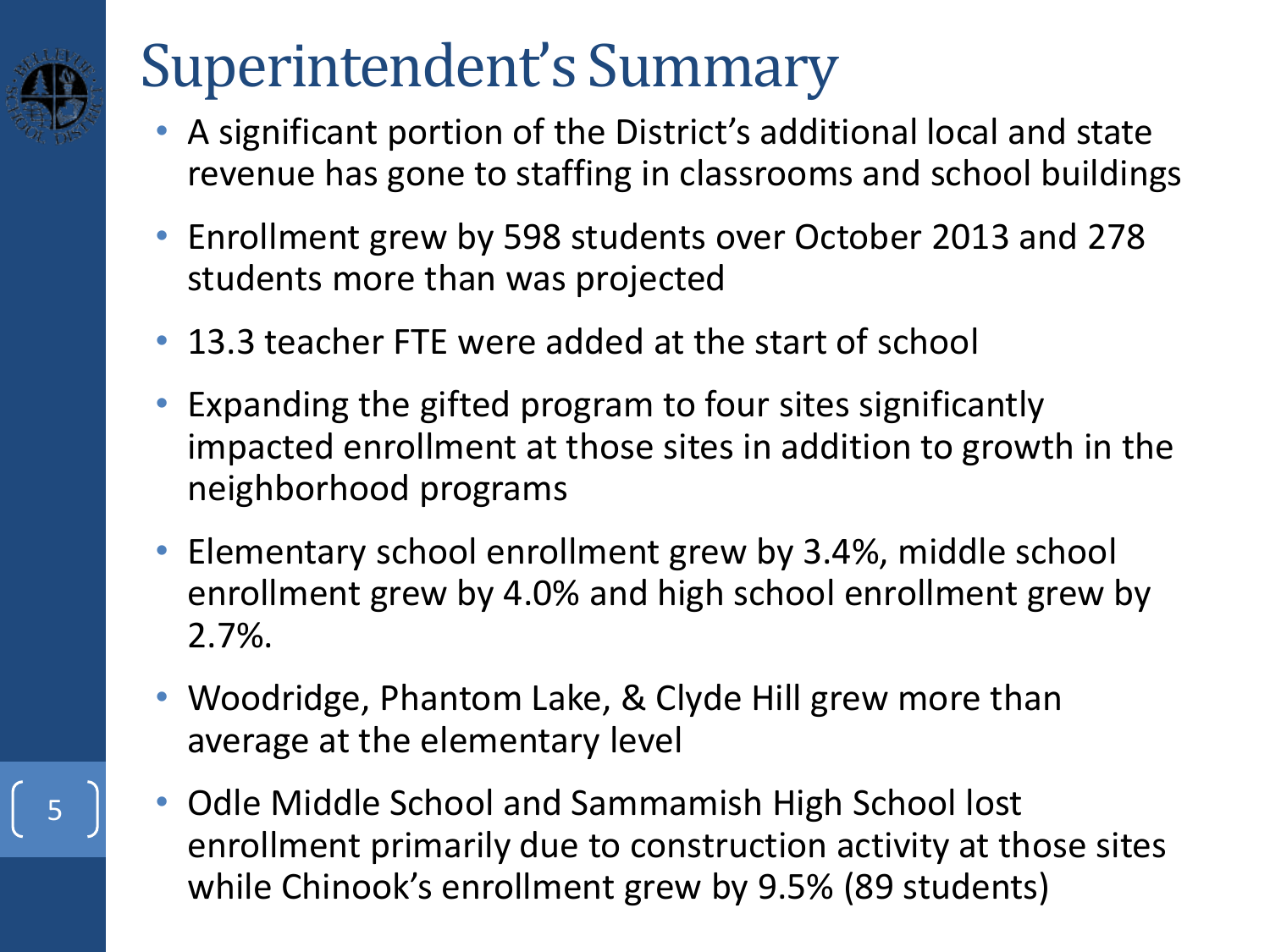## Superintendent's Summary

- Change in the staff allocation model for certificated staff significantly impacted class size at both the elementary and secondary levels.
- There are only 2 elementary classrooms with 30 students compared to 11 classrooms in 2013/2014.
- Average elementary class size dropped by 1.2 students between 2013/2014 & 2014/2015 and is at 22.9 students.
- The smallest average class size is at kindergarten with an average of 21.8 students.
- District average class sizes for middle schools dropped from 26.3 to 24.9, for high schools from 27.9 to 26.1 and for 6-12 grade choice schools from 24.6 to 23.3.
- The largest average drop was seen at Tillicum Middle School with the average size of core classes dropping from 28.3 to 24.0.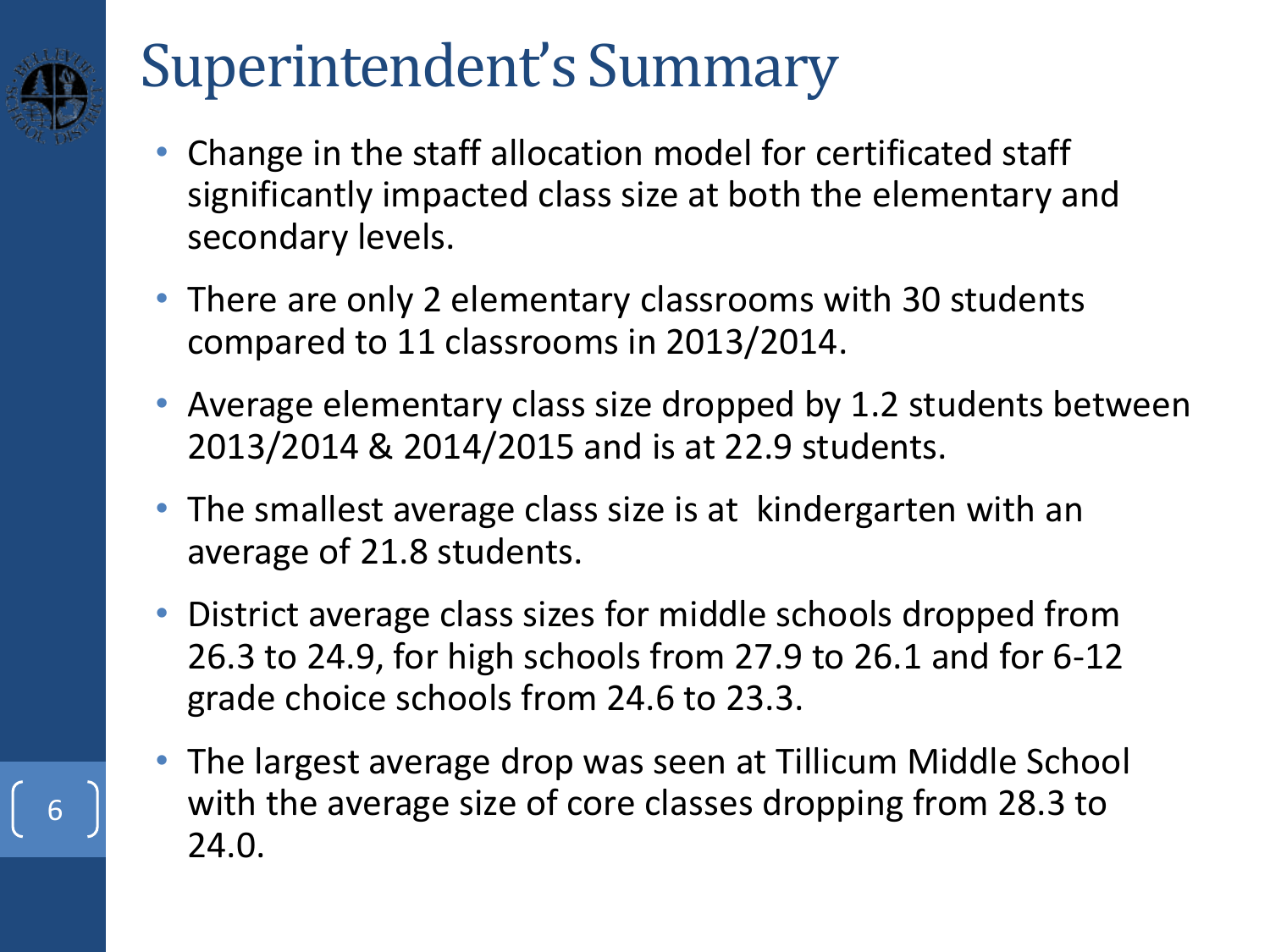

## Next Steps

- Continue to work with the class size and case load committees to develop implementation plans
- Continue to monitor enrollment as the year progresses
- Monitor the impact of smaller class sizes on student achievement
- Update enrollment forecasts and assess building capacities and need for additional classroom space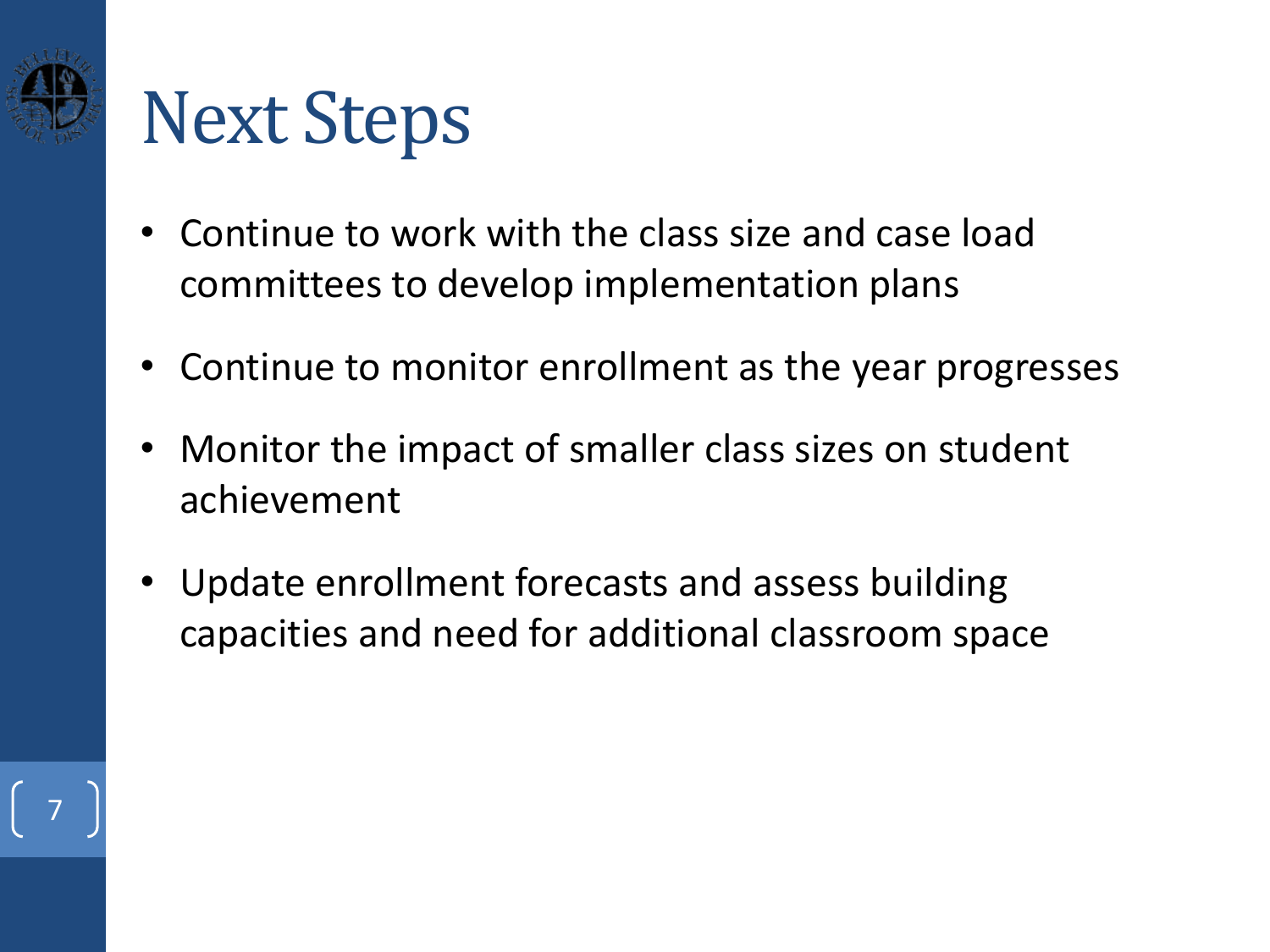

## Questions / More Information

For additional information regarding this presentation contact:

Name – Melissa deVita Email: [devitam@bsd405.org](mailto:devitam@bsd405.org) Phone: (425)456-4025

## 8

**The Bellevue School District Mission:** 

 To provide all students with an exemplary college preparatory education so they can succeed in college, career and life.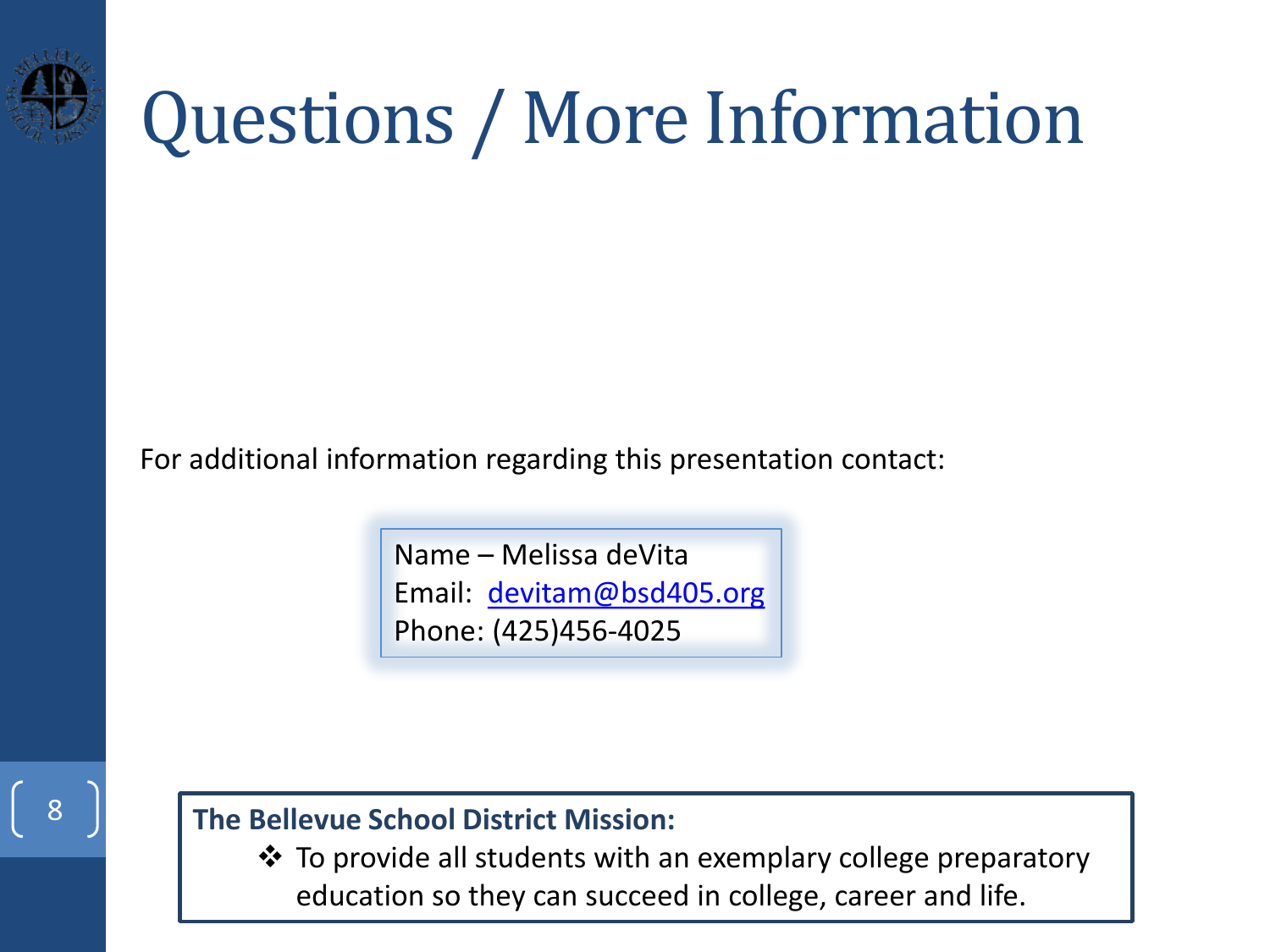

 $\begin{bmatrix} 9 \end{bmatrix}$ 

# Backup Materials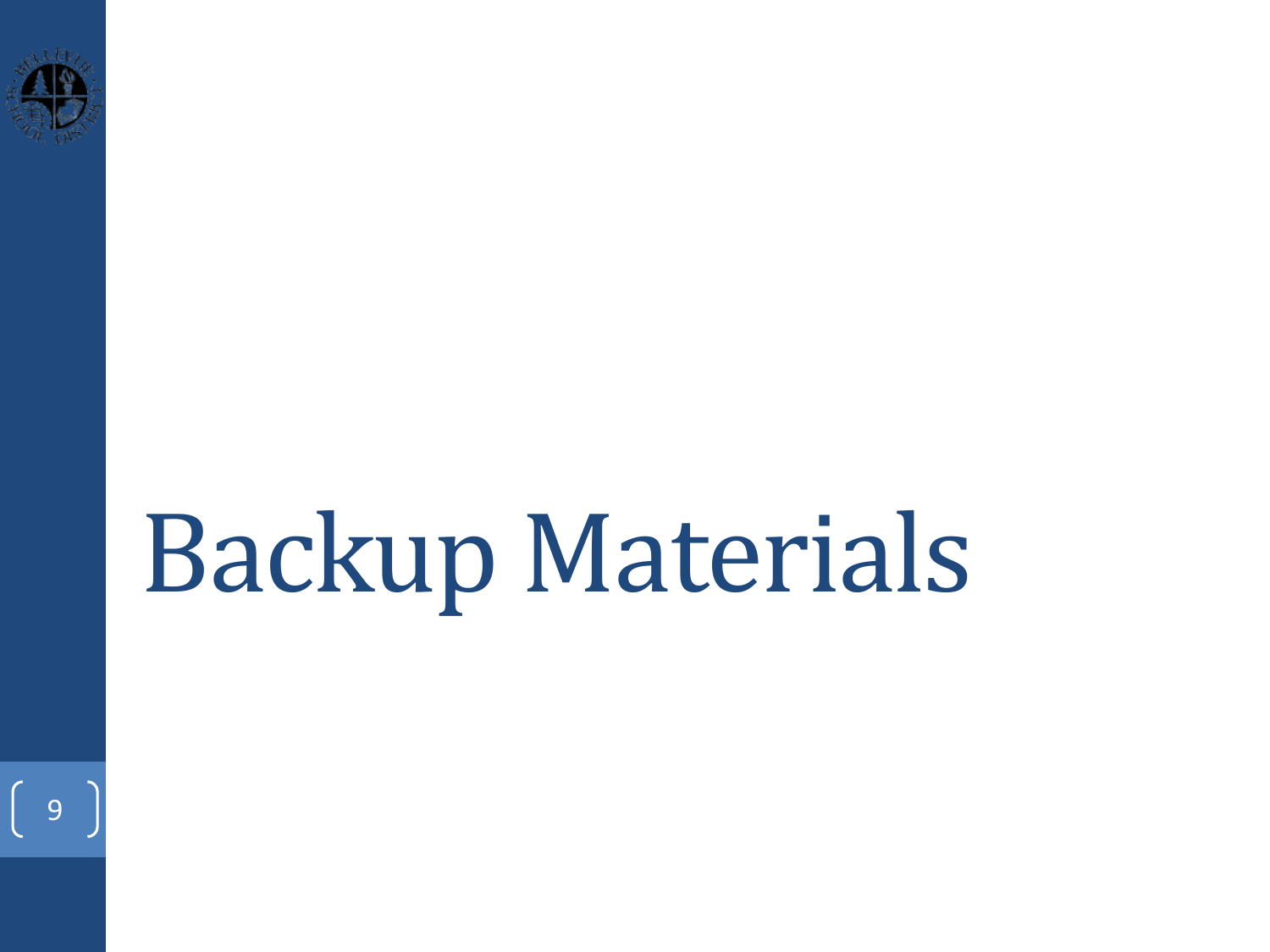

 $\begin{bmatrix} 10 \end{bmatrix}$ 

## Enrollment

**Headcount** 

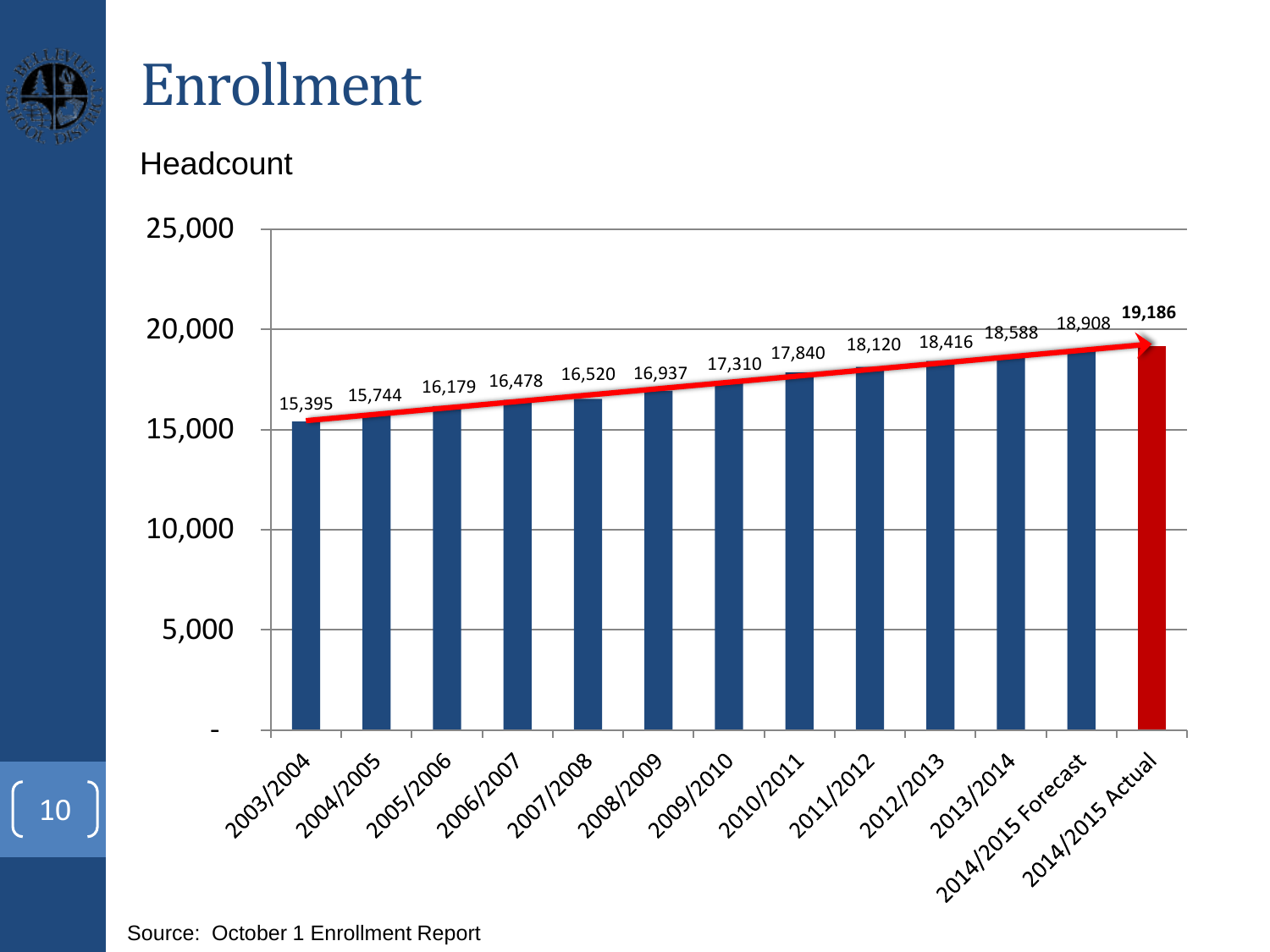# Enrollment Changes by Building

| <b>School</b>       | Oct<br>2013 | Oct<br>2014 | Over/<br>(Under) | % Over/<br>(Under) |
|---------------------|-------------|-------------|------------------|--------------------|
| Ardmore             | 360         | 343         | (17)             | (4.7%)             |
| <b>Bennett</b>      | 401         | 477         | 76               | 19.0%              |
| <b>Cherry Crest</b> | 669         | 573         | (96)             | (14.3%)            |
| Clyde Hill          | 628         | 663         | 35               | 5.5%               |
| Eastgate            | 452         | 442         | (10)             | (2.2%)             |
| Enatai              | 528         | 544         | 16               | 3.0%               |
| Jing Mei            | 95          | 176         | 81               | 85.3%              |
| Lake Hills          | 493         | 485         | (8)              | (1,6%)             |
| Medina              | 442         | 554         | 112              | 25.3%              |
| Newport<br>Heights  | 625         | 622         | (3)              | (0.5%)             |
| Phantom<br>Lake     | 382         | 411         | 29               | 7.6%               |
| Puesta del Sol      | 573         | 572         | (1)              | (0.1%)             |
| Sherwood<br>Forest  | 432         | 429         | (3)              | (0.7%)             |
| Somerset            | 564         | 709         | 145              | 25.7%              |
| Spiritridge         | 692         | 613         | (79)             | (11.4%)            |
| Stevenson           | 458         | 460         | $\overline{2}$   | 0.4%               |
| Woodridge           | 584         | 625         | 41               | 7.0%               |
| <b>Total</b>        | 8,378       | 8,698       | 320              | 3.8%               |

- Expansion of the Elementary gifted program caused significant enrollment gains and losses at:
	- **Cherry Crest**
	- Medina
	- **Somerset**
	- **Spiritridge**
- There was also neighborhood enrollment growth at Medina and Somerset
- The Public School of Choice Program resulted in significant growth at Bennett Elementary
- Jing Mei is continuing to expand its program a grade level at a time
- Clyde Hill and Enatai's growth is partially due to the continued growth of the downtown core
- Growth at Woodridge, Phantom Lake & Clyde Hill is outpacing overall growth at the elementary school level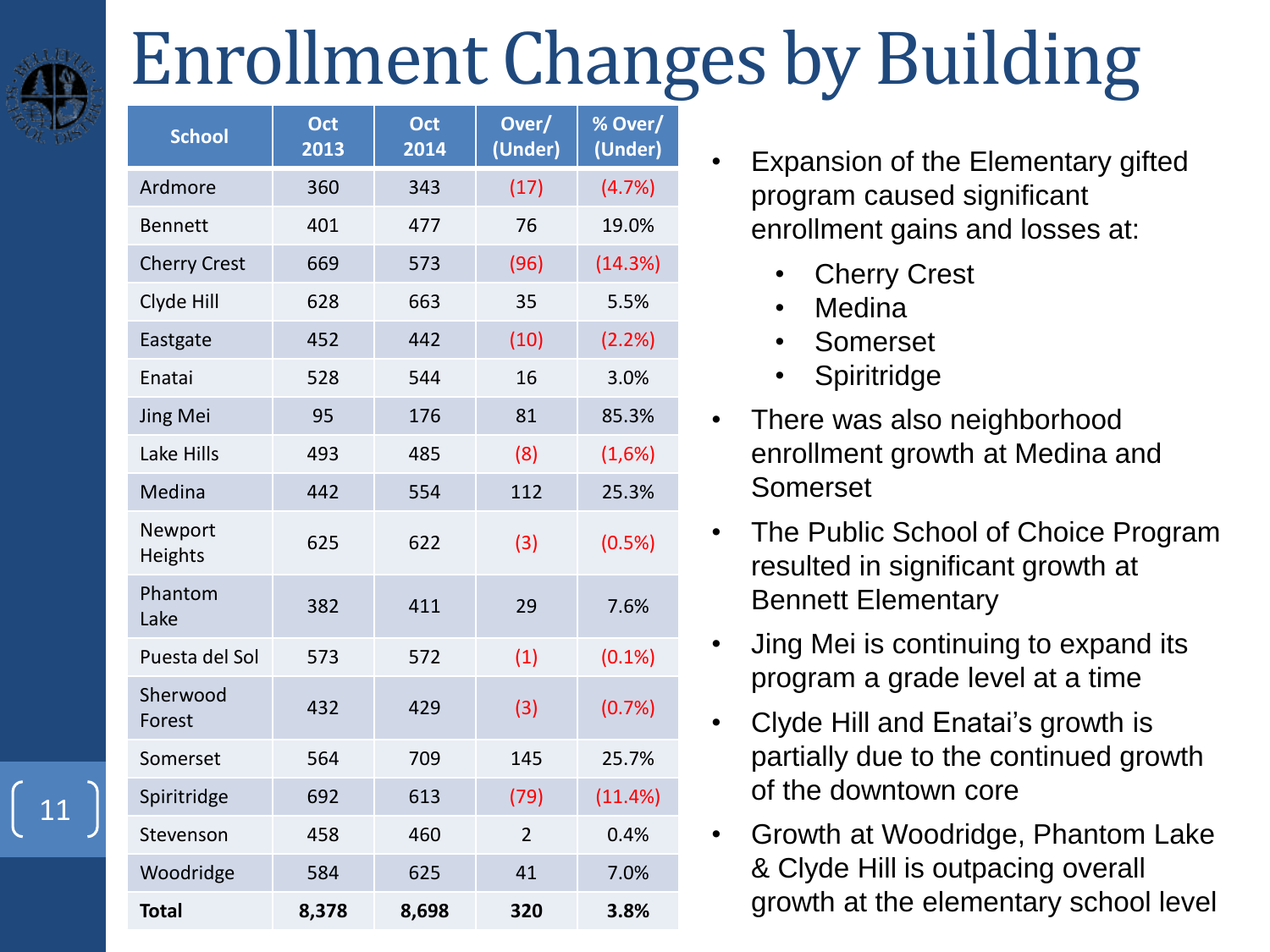## Enrollment Changes by Building

| <b>School</b>          | Oct<br>2013 | Oct<br>2014 | Over/<br>(Under) | % Over/<br>(Under) |  |
|------------------------|-------------|-------------|------------------|--------------------|--|
| <b>Middle Schools</b>  |             |             |                  |                    |  |
| <b>Big Picture</b>     | 216         | 225         | 9                | 4.0%               |  |
| Chinook                | 937         | 1,026       | 89               | 9.5%               |  |
| Highland               | 518         | 532         | 14               | 2.7%               |  |
| International          | 260         | 261         | $\mathbf{1}$     | 0.4%               |  |
| Odle                   | 791         | 782         | (9)              | (1.1%)             |  |
| Tillicum               | 663         | 706         | 43               | 6.5%               |  |
| <b>Tyee</b>            | 882         | 906         | 24               | 2.7%               |  |
| <b>Total MS</b>        | 4,267       | 4,438       | 171              | 4.0%               |  |
| <b>High Schools</b>    |             |             |                  |                    |  |
| <b>Big Picture</b>     | 81          | 117         | 36               | 44.4%              |  |
| <b>Bellevue</b>        | 1,469       | 1,505       | 36               | 2.5%               |  |
| Interlake              | 1,468       | 1,503       | 35               | 2.4%               |  |
| International          | 304         | 307         | 3                | 1.0%               |  |
| Newport                | 1,633       | 1,681       | 48               | 2.9%               |  |
| Sammamish              | 946         | 905         | (41)             | (4.3%)             |  |
| Transition Prgm.       | 42          | 32          | (10)             | (23.9%)            |  |
| <b>Total HS</b>        | 5,943       | 6,050       | 107              | 1.8%               |  |
| <b>Total Secondary</b> | 10,210      | 10,488      | 278              | 2.7%               |  |
| <b>Total District</b>  | 18,588      | 19,186      | 598              | 3.2%               |  |

- Loss of enrollment happened at the two secondary buildings currently under construction – Odle Middle School and Sammamish High School
- With the move into the new building, Chinook Middle School experienced significant growth over last year.
- Bellevue HS, Interlake HS and Newport HS all experienced growth over last year.
- Big Picture will continue to grow over the coming years as that program continues to expand.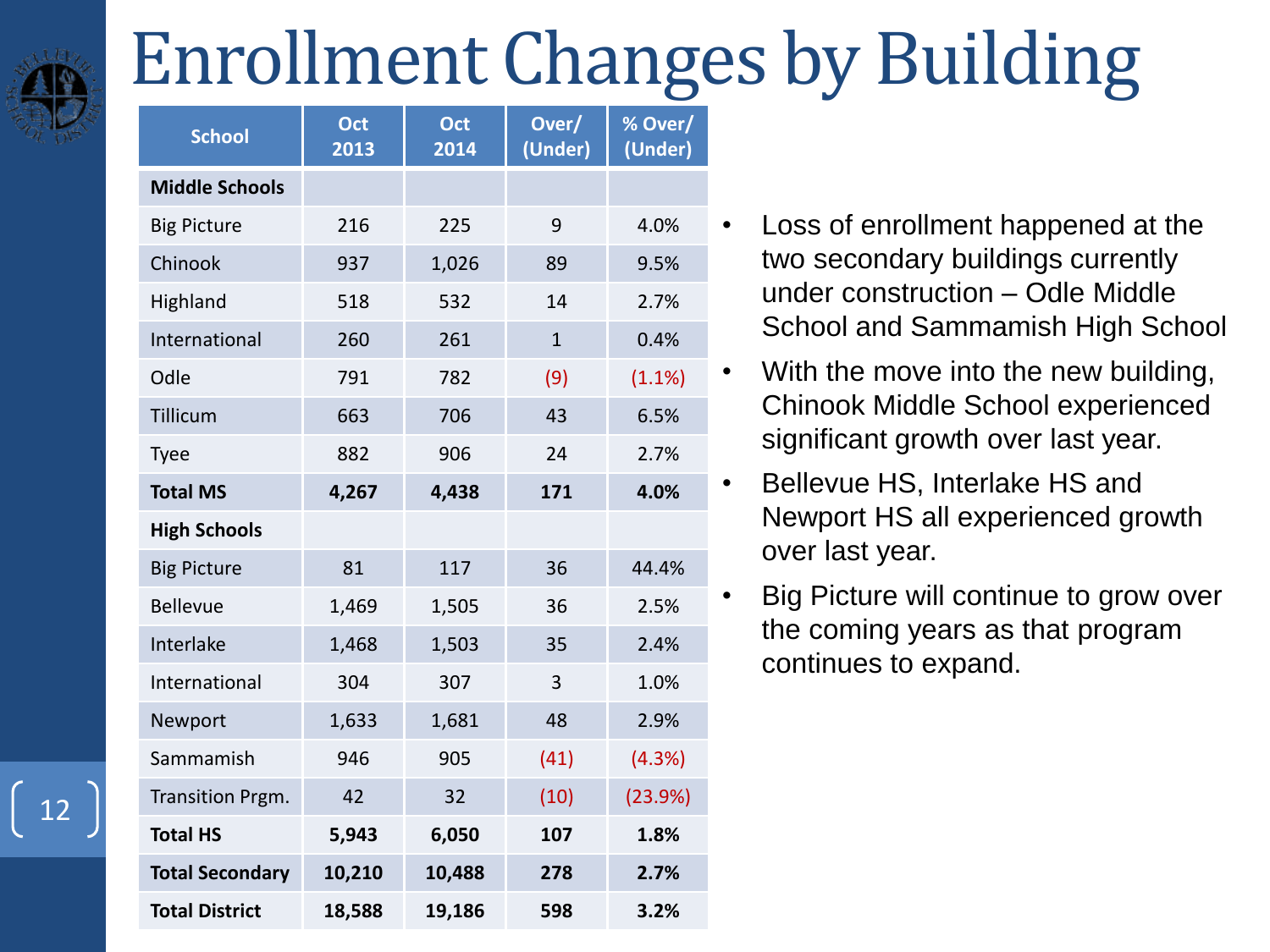# Staffing Allocations

- Staff allocation model was changed for certificated staff at all buildings
- Elementary
	- Librarians were allocated by the District
	- Classroom teachers were allocated at 100% of forecast based on a class size model
		- Kindergarten 25 students
		- 1st Grade  $-$  26 students
		- $2^{nd}$  & 3<sup>rd</sup> Grade 27 students
		- $\cdot$  4<sup>th</sup> & 5<sup>th</sup> Grade 29 students
- Allowed room for enrollment growth beyond the forecast if forecasted 92 students in  $2<sup>nd</sup>$  grade, allocated 4 teachers so  $\begin{array}{c|c} 13 \end{array}$  average class size was anticipated at 23 students per classroom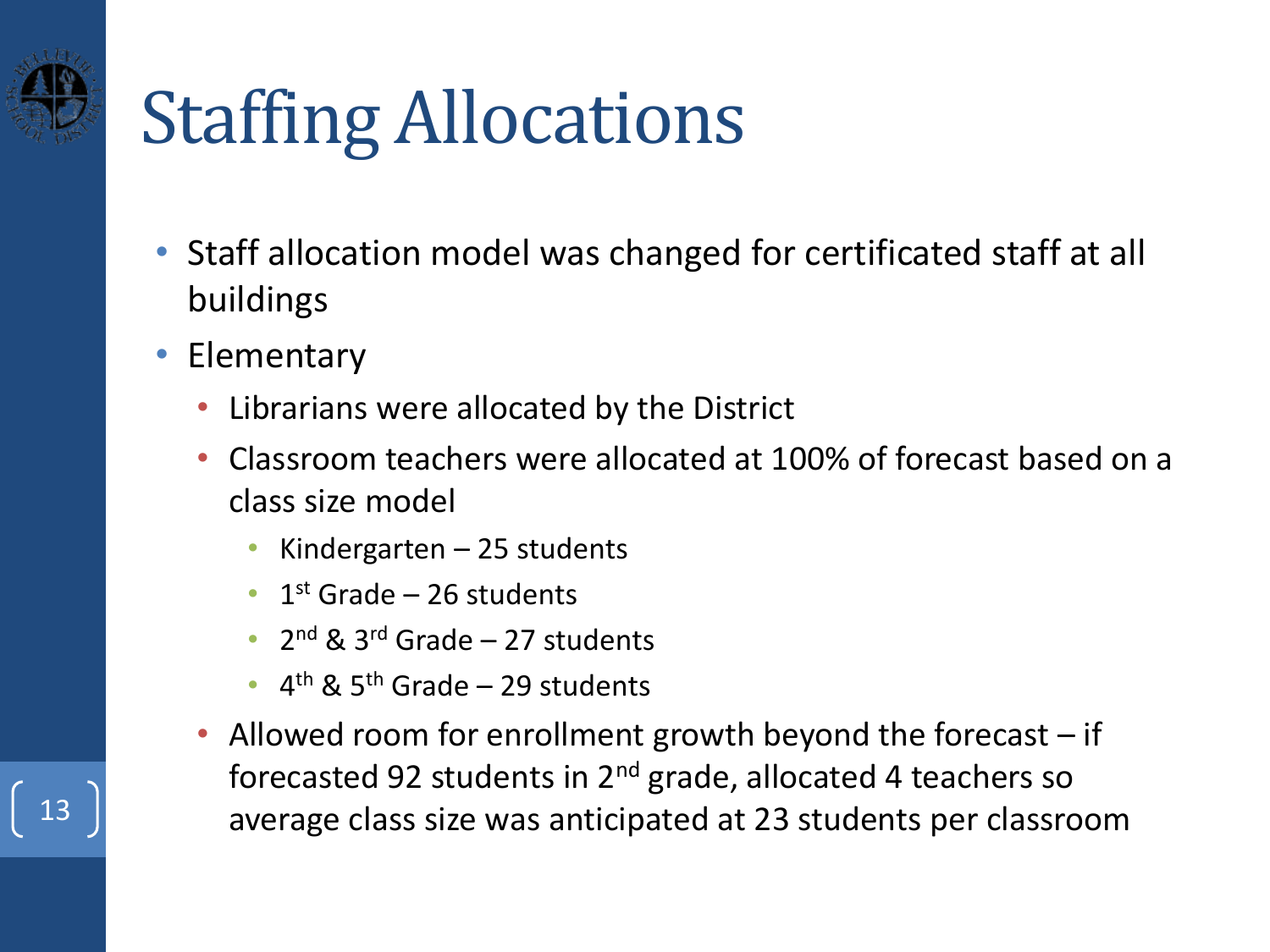# Staffing Allocations

- Middle School
	- Pulled counselors and English as a Second Language teachers out of the equation and funded those by the District
	- Included all students in the student count
	- Allocated special education teachers separately
	- Allocated certificated classroom teachers at a ratio of 22.5 students per teacher\*
	- Staffed at 100% of forecasted enrollment
- High School
	- Same as the middle schools except the classroom teacher to students ratio is 26.5

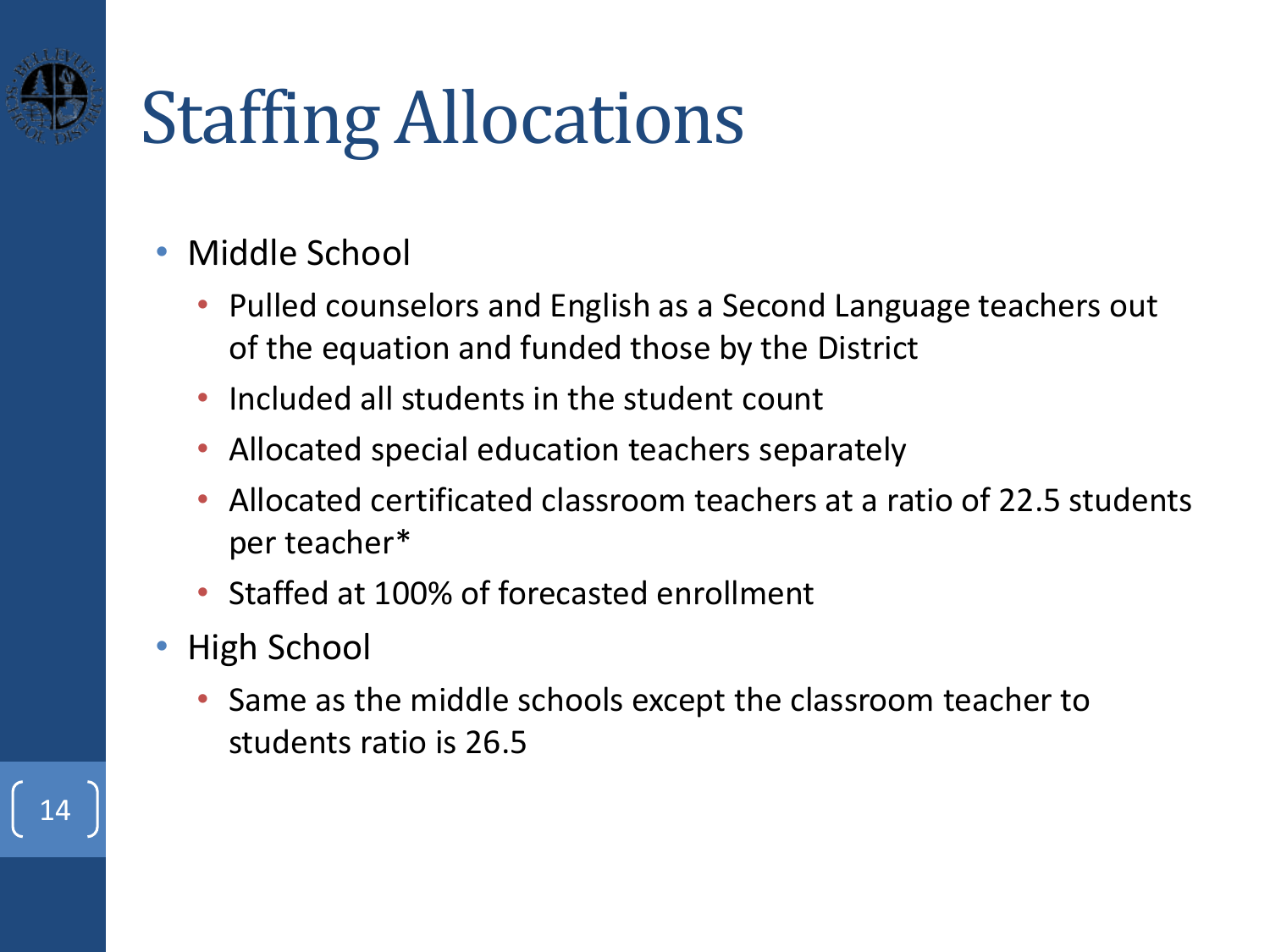

## Findings - Elementary Average Class Sizes (based on number of students in each classroom)

| <b>School</b>          | <b>Enrollment</b> | <b>Kinder</b> | $K-3$ | $4-5$  | $K-5$ | <b>Smallest</b> | Largest |
|------------------------|-------------------|---------------|-------|--------|-------|-----------------|---------|
| Ardmore                | 337               | 23.00         | 20.33 | 23.25  | 21.06 | 16              | 29      |
| <b>Bennett</b>         | 477               | 21.13         | 23.00 | 22.14  | 22.71 | 14              | 25      |
| <b>Cherry Crest</b>    | 573               | 24.75         | 20.80 | 22.82  | 22.04 | 18              | 27      |
| Clyde Hill             | 663               | 23.30         | 24.77 | 27.13  | 25.50 | 20              | 29      |
| Eastgate               | 417               | 19.00         | 21.85 | 22.16  | 21.95 | 19              | 27      |
| Enatai                 | 544               | 18.63         | 22.00 | 24.00  | 22.67 | 19              | 26      |
| Jing Mei               | 176               | 23.67         | 25.14 | N/A    | N/A   | 23              | 27      |
| Lake Hills             | 485               | 23.50         | 20.81 | 21.70  | 21.09 | 15              | 26      |
| Medina                 | 554               | 21.00         | 23.29 | 22.80  | 23.08 | 20              | 27      |
| Newport Heights        | 595               | 20.75         | 23.44 | 27.50  | 24.79 | 22              | 29      |
| <b>Phantom Lake</b>    | 322               | 18.80         | 20.66 | 21.00  | 20.77 | 19              | 24      |
| Puesta del Sol         | 572               | 25.14         | 25.10 | 24.3   | 24.84 | 23              | 26      |
| <b>Sherwood Forest</b> | 398               | 24.17         | 22.08 | 22.20  | 22.11 | 17              | 26      |
| Somerset               | 709               | 24.33         | 23.63 | 26.00* | 23.63 | 19              | 30      |
| Spiritridge            | 613               | 20.33         | 22.94 | 24.60  | 23.58 | 18              | 29      |
| Stevenson              | 461               | 20.30         | 22.00 | 21.8   | 21.95 | 18              | 27      |
| Woodridge              | 614               | $25.63*$      | 24.23 | 25.25  | 24.56 | 20              | 30      |

\* An additional certificated teacher has been added to work with students in core subjects. Not included in calculation of average class size.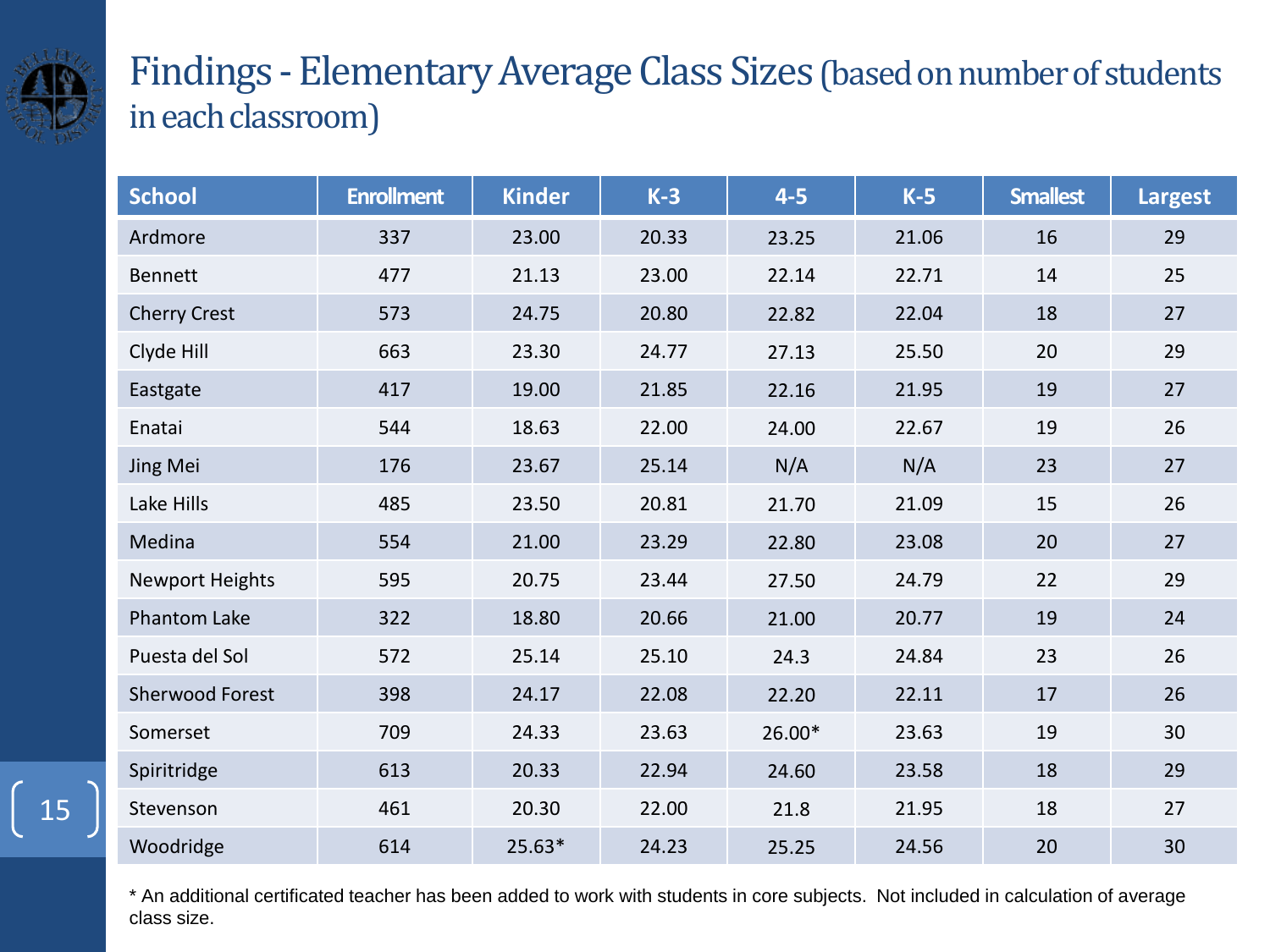

## 2013 vs. 2014 Class Sizes at Elementary

| <b>Grade Level</b>    | <b>2013 Class</b><br><b>Size Average</b> | <b>2014 Class</b><br><b>Size Average</b> |     |
|-----------------------|------------------------------------------|------------------------------------------|-----|
| Kindergarten          | 23.0                                     | 21.8                                     | 1.2 |
| $1st$ Grade           | 23.2                                     | 22.0                                     | 1.2 |
| $2nd$ Grade           | 23.7                                     | 22.7                                     | 1.0 |
| 3 <sup>rd</sup> Grade | 23.1                                     | 23.1                                     | -   |
| 4 <sup>th</sup> Grade | 25.3                                     | 23.9                                     | 1.4 |
| 5 <sup>th</sup> Grade | 25.6                                     | 23.6                                     | 2.0 |
| <b>All</b>            | 24.1                                     | 22.9                                     | 1.2 |